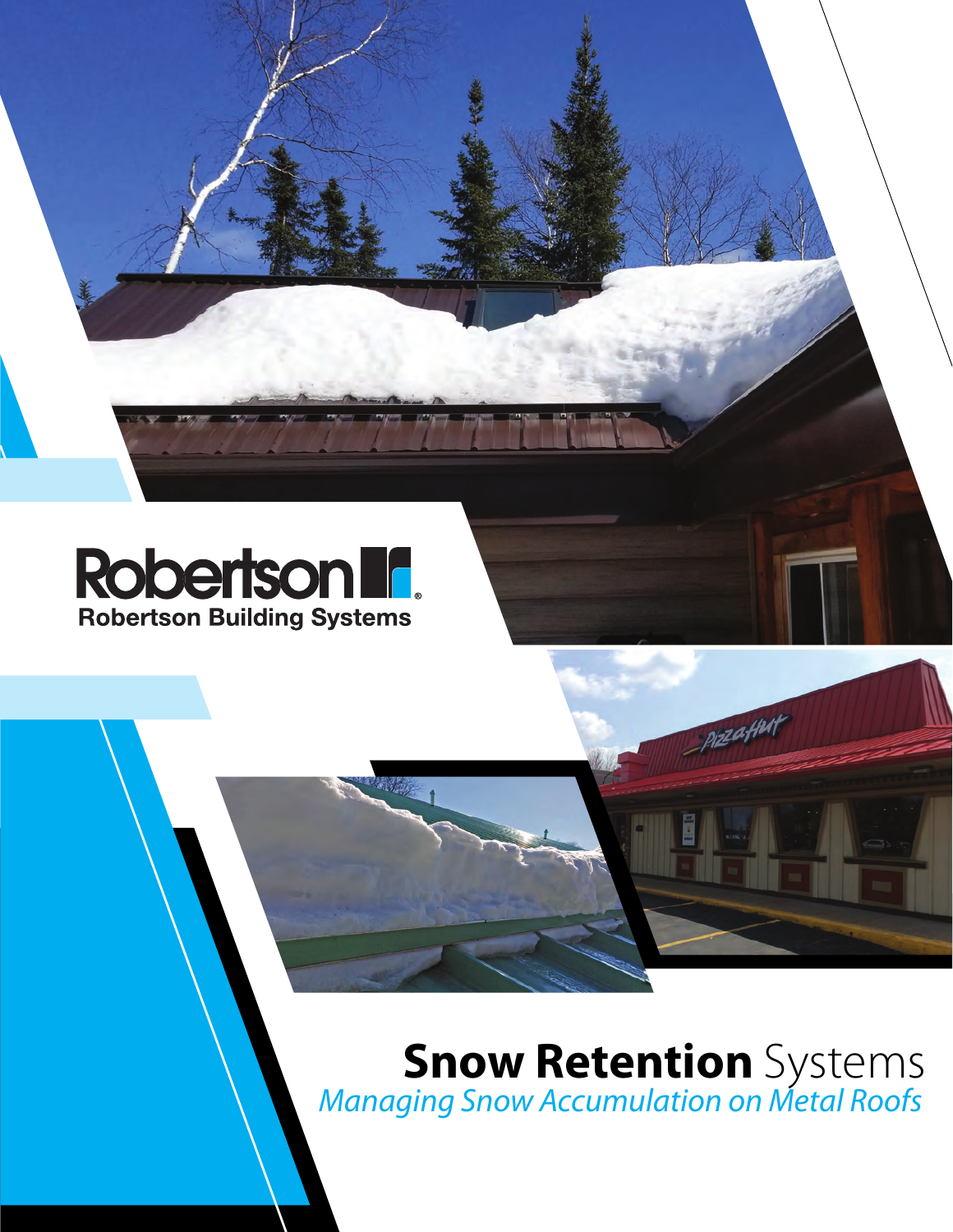### Snow Retention Systems Mitigate **the Risk of Dangerous Avalanches**

#### *Snow Retention Systems: Proven Industry Solution*

Robertson Building Systems is pleased to offer metal roof snow retention systems. Installing snow guards helps preserve your metal roof, maintains roof warranties, and allows snow drifts and snowmelt to exit the roof in a more controlled manner. Whether installing on a new roof or retrofitting an existing one, engineered metal roof ice guards are the smart and safe way to help prevent a dangerous rooftop avalanche.

**Snow Guard** Snow guards, also known as snow retention devices, help keep snow in its place, allowing it to leave the roof slowly. Robertson offers two types of zero-penetration snow guards: pipestyle and fence-style.



### *Take Control of the Situation*

Your snow retention system is designed to help control and contain the snow sitting on the rooftop, encouraging it to leave the roof slowly, either in small amounts, evaporation, or as melt water, helping to prevent a potentially dangerous avalanche.

You can't predict a rooftop avalanche, but the science behind it is predictable. As snow falls onto a roof, a temperature-sensitive bond forms. As the roof warms, that bond is broken, and a thin film of melt-water lubricates the slide. Without snow guards, a sudden release of snow can come tumbling off the roof. The sheer weight of the snow can cause serious injury to bystanders as well as cause major damage to property, roof panels, vehicles, and surrounding landscape. Furthermore, when a rooftop avalanche occurs and dumps an immense of snow in and around the building foundation, you run the risk of causing direct damage to building walls and indirect damage caused by runoff from melt water into building walls.

### *Snow Retention Systems are Specifically Designed for Your Roof*

Robertson customizes an engineered snow retention system solution for each individual metal roof. We take into account snow load, panel width, roof slope, roof length, and assembly length to determine the exact type of system you need as well as to calculate the number of snow guards required for your snow retention system. Snow guards are essential for maintaining roof integrity, and they can be installed on new roofs or easily retrofitted over existing roofs.

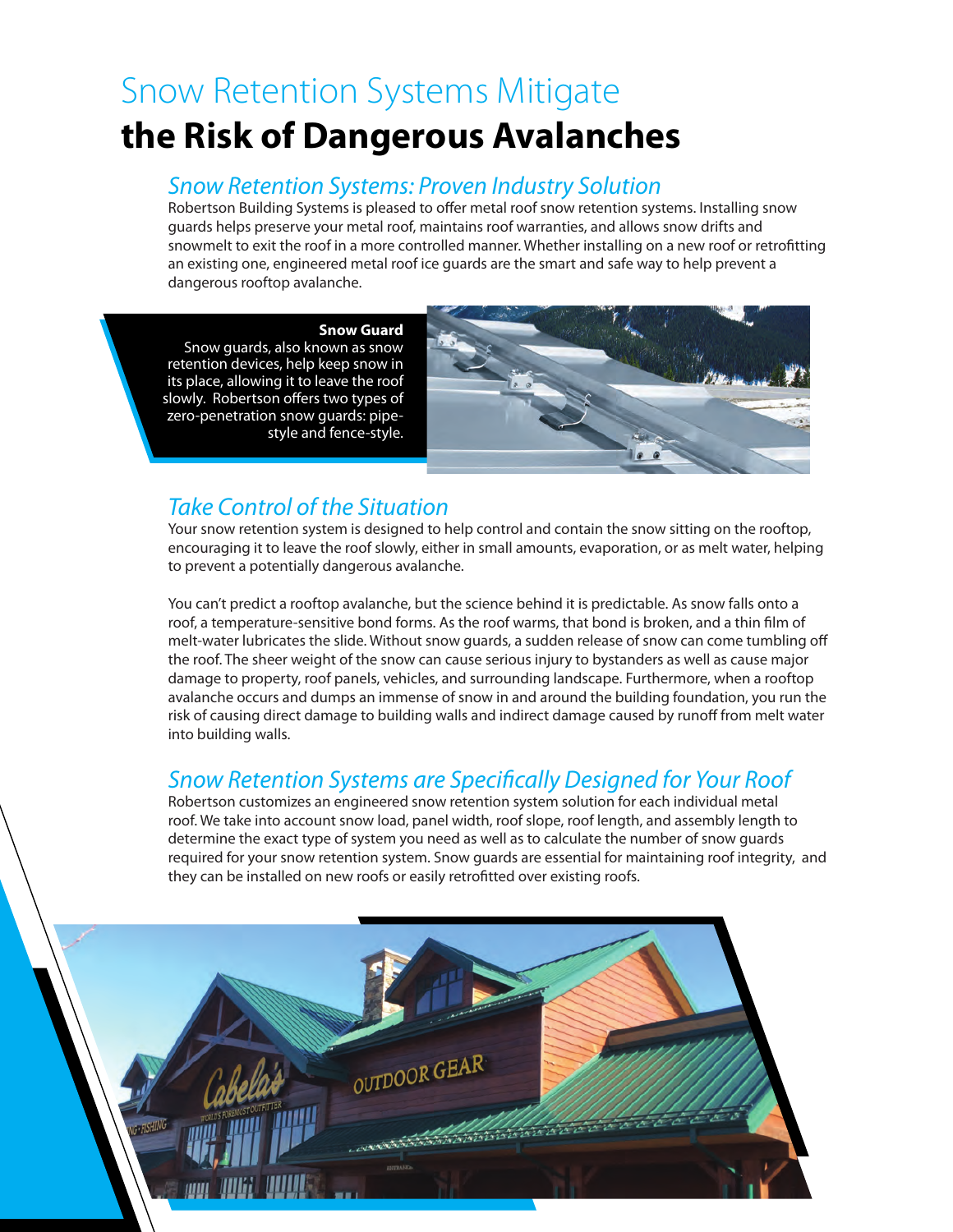# Zero-Penetration Snow Retention Systems **for All Metal Roof Profiles**

Whether your roof is standing seam or exposed-fastened, Robertson offers an engineered snow retention solution to meet your needs.

### *Snow Retention Systems for Standing Seam Roofs*

Robertson is proud to offer the ColorGard® Snow Retention System manufactured by S-5!®. Designed for all standing seam roofs (SSRs), including Double-Lok™, Ultra-Dek®, BattenLok™ HS, and LokSeam®, ColorGard perfectly matches the color of the roof, creating a seamless transition from roof to snow retention system, offering functionality without compromising aesthetics. ColorGard by S-5! is the only snow retention system good enough to be warranted for the life of the roof\*.

ColorGard is attached to SSRs using S-5! roof clamps. This non-penetrating rooftop hardware is engineered for attaching equipment to flanged materials and SSRs without violating roof warranties. Manufactured in USA from mill-finished, aircraft quality aluminum, the ColorGard System includes the following components:

| ColorGard <sup>®</sup><br>Crossmember |
|---------------------------------------|
| For use with all SSR                  |
| Systems                               |



ColorGard crossmembers do not require holes as the VersaClip accommodates any seam spacing requirements.

| <b>Color Strip</b><br>For use with all SSR<br>Systems**                                               | Color | The color strip is secured to the front face of the ColorGard<br>crossmember. The gauge and color will match the roof panel color<br>and finish.                                                                                                                                                        |
|-------------------------------------------------------------------------------------------------------|-------|---------------------------------------------------------------------------------------------------------------------------------------------------------------------------------------------------------------------------------------------------------------------------------------------------------|
| VersaClip™<br>For use with all SSR<br>Systems                                                         |       | VersaClip facilitates easy installation, as it simply slides on the<br>crossmember. This sliding function allows for the convenient<br>installation of off-center snow guards.                                                                                                                          |
| Splice™<br>For use with all SSR<br>Systems                                                            |       | The splice clip joins two pieces of ColorGard together, ensuring<br>continuous, unbroken protection. The dimple in the center is<br>designed to provide a gap, allowing for expansion and contraction<br>of the ColorGard sections.                                                                     |
| SnoClip™ III<br>For use with all SSR<br>Systems                                                       |       | The SnoClip III is designed to prevent ice that forms on the metal<br>panel's surface from sliding under the ColorGard assembly. One clip<br>per panel is required.                                                                                                                                     |
| S-5-H90 Clamp<br>For use with<br>BattenLok <sup>®</sup> HS SSR<br>System                              |       | The S-5-H90 is a one-piece clamp that was developed to securely<br>and cost-effectively accommodate metal roof panels with a<br>horizontal seam greater than 0.65-in. Turning the clamp 90 degrees<br>so that the bolt hole side is facing up, slip the clamp on the seam<br>and tighten the setscrews. |
| S-5-V Clamp<br>For use with Ultra-<br>Dek <sup>®</sup> , Double-Lok®,<br>and SuperLok® SSR<br>Systems |       | The S-5-V is a versatile clamp that fits vertical-folded seam profiles<br>including most structural and architectural profiles. The clamps<br>attach to the panel seam by tightening the round point stainless<br>steel setscrews against the seam.                                                     |

\* Please visit S-5.com for details about our limited warranties.

\*\* Not provided by S-5!